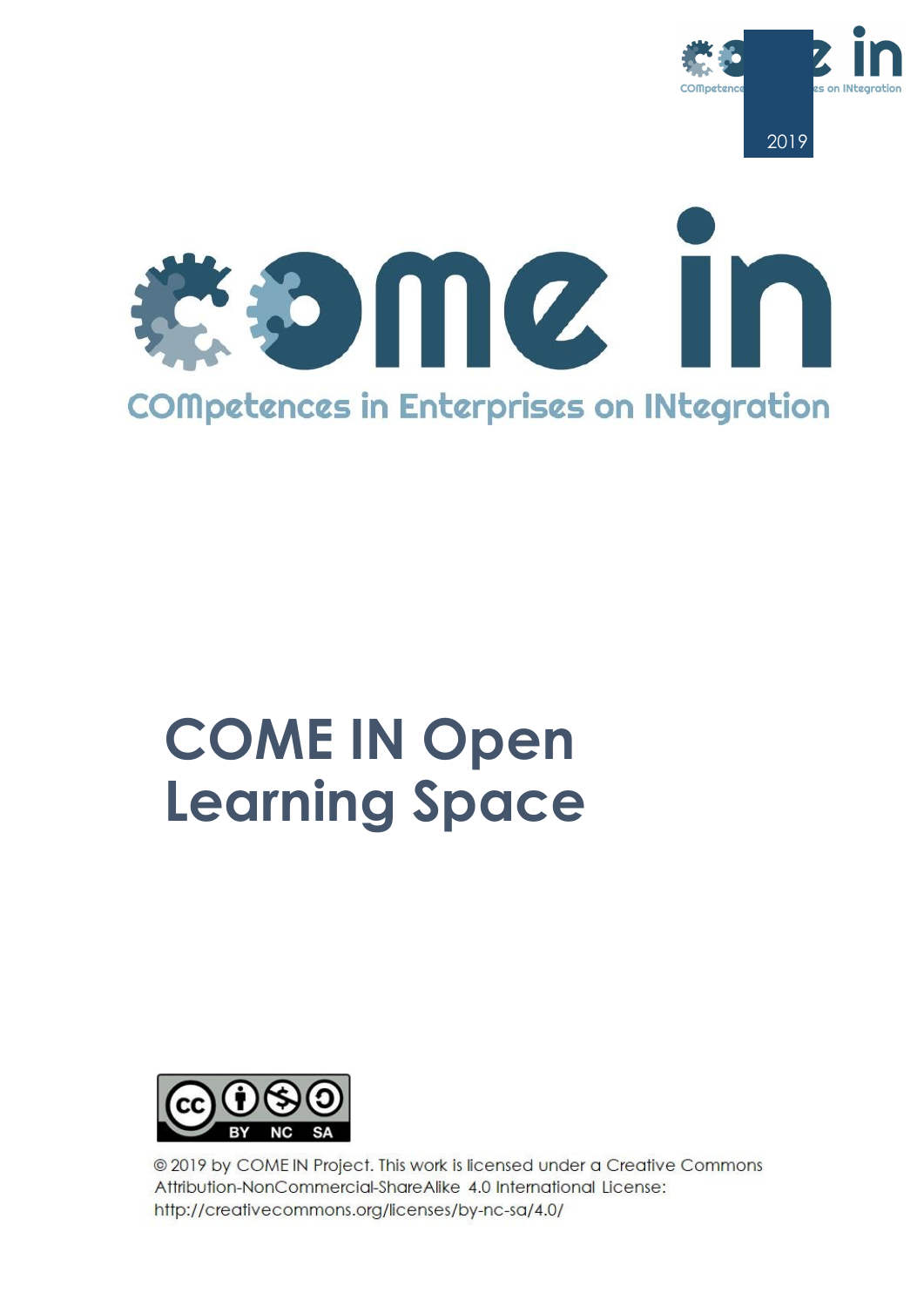

### **The COME IN Learning Platform**

The [COME IN Learning Platform](http://learning.vita-eu.org/course/index.php?categoryid=31) serves as an e-learning platform as well as an information repository and networking and community building tool for key staff from enterprises and organisations. It consists of a learning section providing the developed online material complementing the face-to-face workshops.

As the platform was developed by a project consortium consisting of partner organisations from different countries with different national languages, the platform is available in six language versions (English, German, Italian, Bulgarian, Greek and Dutch).

The online platform is free of charge and accessible for everyone who is interested in the COME IN training materials. How to register and enrol as user in the online platform will be explained at the end of this chapter.



### **Course material**

The learning platform consists of the five modules that were previously presented. They aim is to encourage and facilitate the recruitment and integration of refugees into European companies and organisations.

The online content allows for individual learning of participants to increase and deepen their knowledge and competences on topics of the workshops. The online content consists of learning units, additional reading material, exercises, case examples, etc.

However, it is also possible to use the material in order to train others, e.g. in workshops or in-house trainings. When implementing a training course it's recommended to offer the online platform as complementing tool to the face-toface training sessions for very engaged participants who are interested in further materials and information.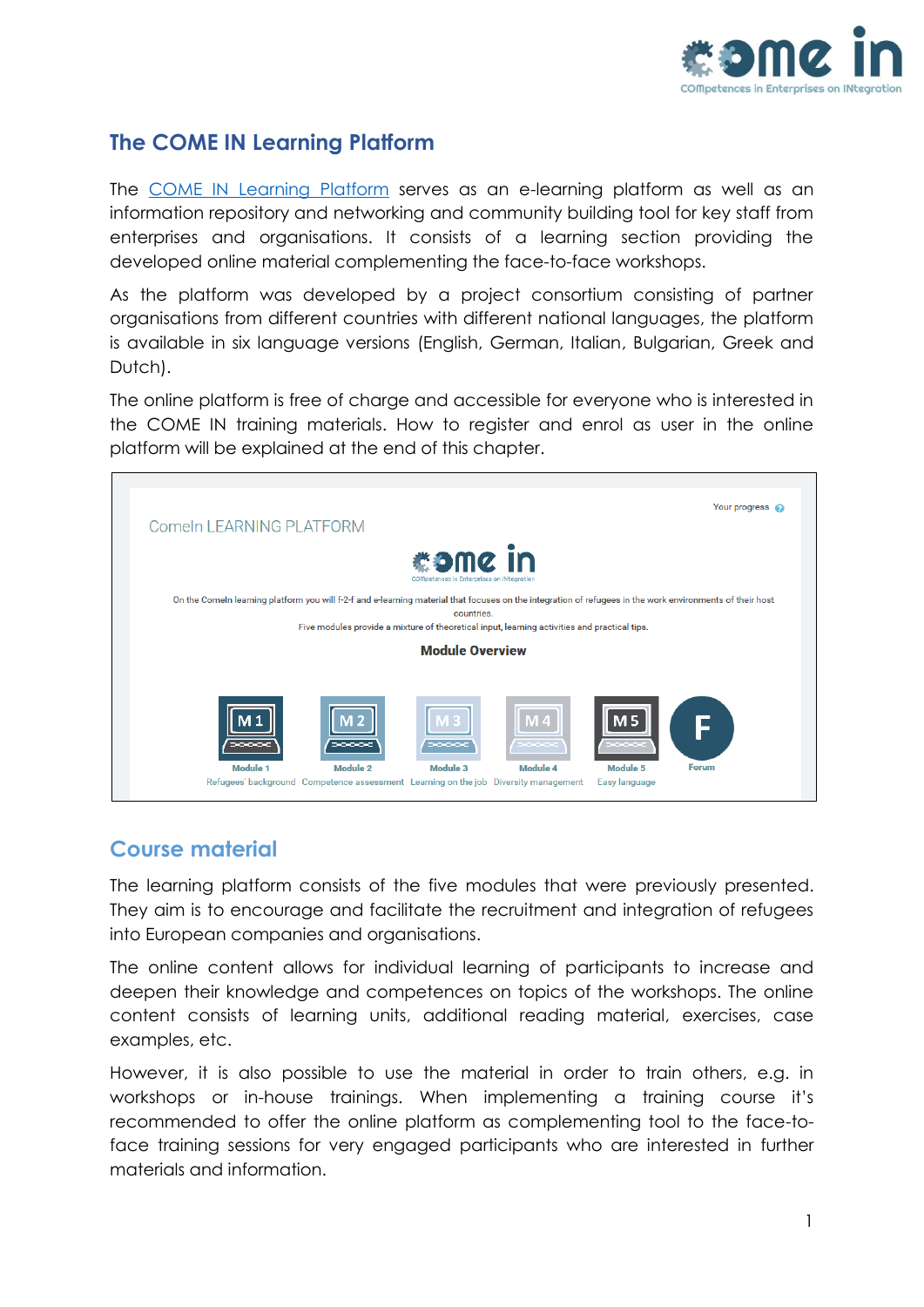



### **Community building**

The platform also provides networking and community building tools, that allow for peer networking and synchronous and asynchronous support offers. To enable online communication between the users, forums were integrated. These forums are available in the respective language versions as national forums. Of course, users from Germany and Austria share a forum, as there should be no language barrier.

#### **Registration guide**

In this chapter, you learn how to register with the online platform, select the appropriate language version and use the platform as a tool for your personal further education.

To register with the online platform, please follow the step-by-step instructions below.

- 1. Go to http://learning.vita-eu.org/ and register yourself.
- When you have been registered, please login. After being logged in, you can see your Dashboard: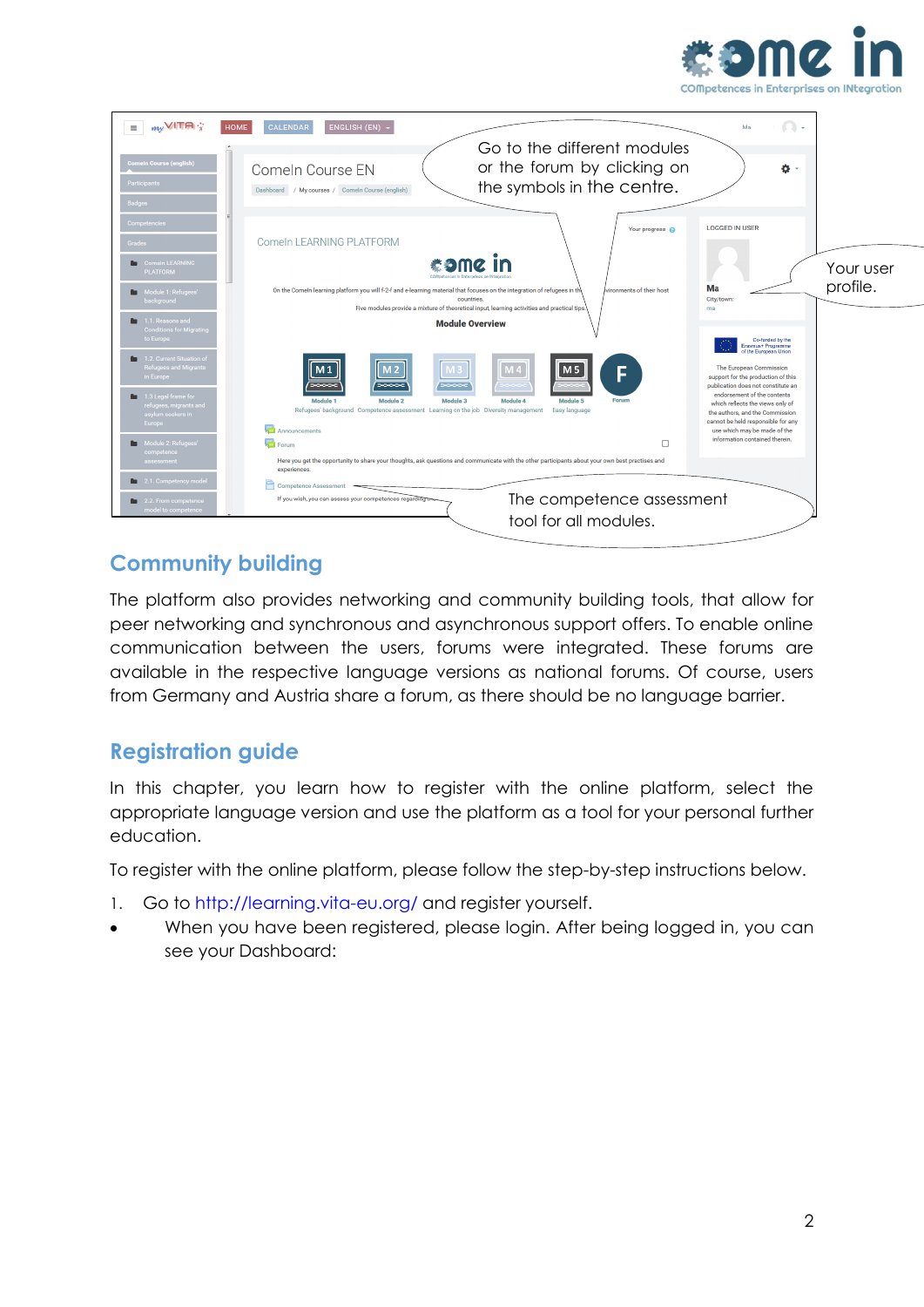



- On the left hand you can see the menu. Click on the "site home" button, in order to see the list with available courses.
- Click on "ComeIn" to see the available language versions of the COME IN course. Choose the language version you wish to enrol. The COME IN course is available in Bulgarian (BG), Dutch (NL), English (EN), German (DE/AT), Greek (EL) and Italian (IT).
- 2. This is the site for self-enrolment:

| my VITA ?<br>$\blacksquare$                                | CALENDAR<br>ENGLISH (EN) +<br><b>HOME</b>                                                                                  | Ma                                                                                                                                                                                                                                                                                                                                                                                   |  |
|------------------------------------------------------------|----------------------------------------------------------------------------------------------------------------------------|--------------------------------------------------------------------------------------------------------------------------------------------------------------------------------------------------------------------------------------------------------------------------------------------------------------------------------------------------------------------------------------|--|
| Cornelin Course (english)<br><b>Dashboard</b><br>Site home | Comeln Course en<br>Dashboard / Courses / Comein / Comein Course (english) / Enrol me in this course / Enrolment options   |                                                                                                                                                                                                                                                                                                                                                                                      |  |
| Calendar<br><b>Private files</b>                           | Enrolment options<br>Comeln Course en <sup>4</sup><br>* Self enrolment (Student)<br><b>Enrolment</b> key<br><b>Enrolme</b> | Co-funded by the<br>Erenmuse Programme<br>of the European Union<br>The European Commission<br>support for the production of this<br>publication does not constitute an<br>endorsement of the contents<br>which reflects the views only of<br>the authors, and the Commission<br>cannot be held responsible for any<br>use which may be made of the<br>information contained therein. |  |
|                                                            |                                                                                                                            |                                                                                                                                                                                                                                                                                                                                                                                      |  |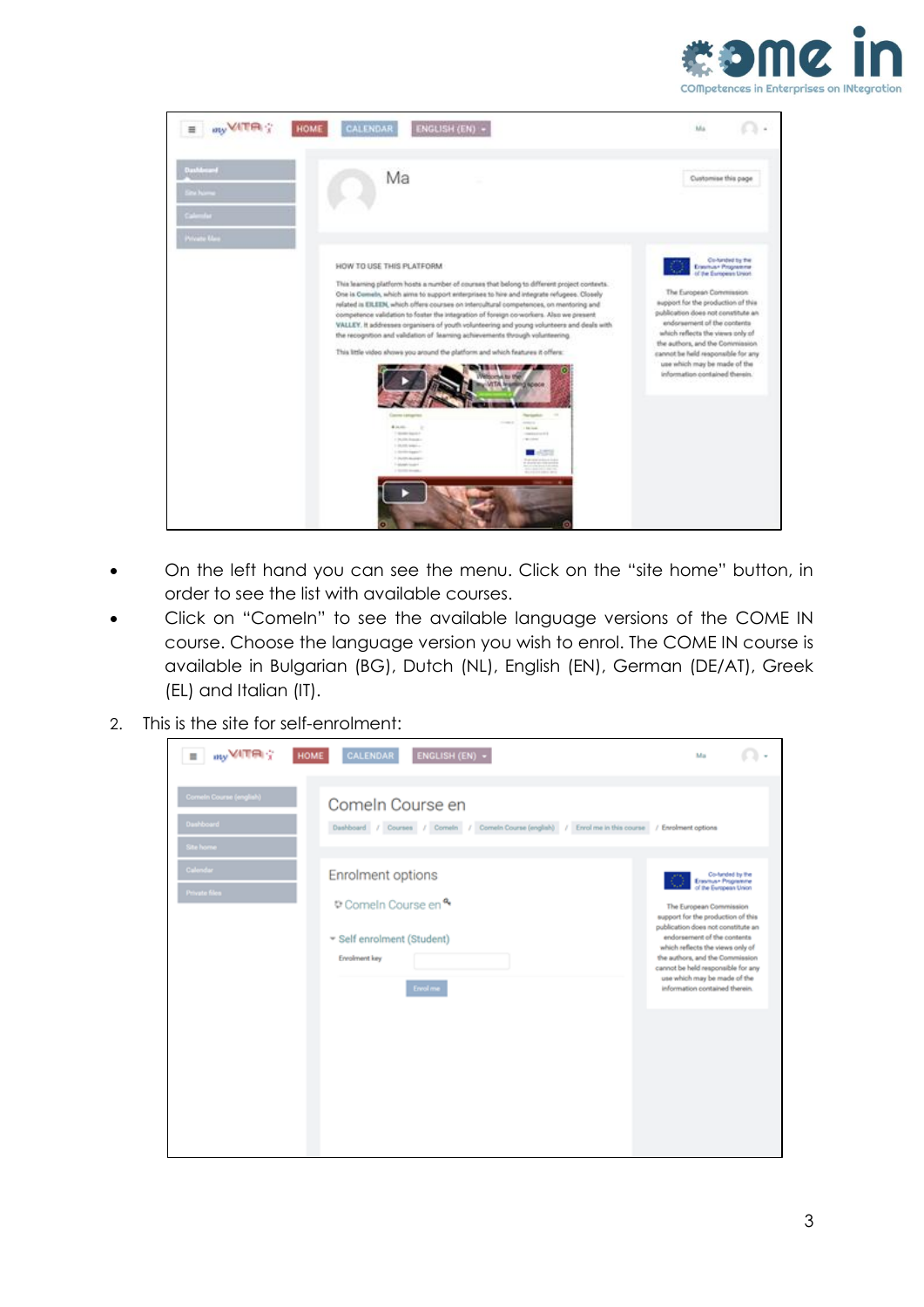

Please enter the enrolment key "come in" (without quotation marks) and click on "Enrol me". You are now enrolled and can browse the COME IN course in your chosen language.

In the column on the left side, you can see the different COME IN modules including the corresponding units and from there you can go directly to the desired module or unit.

Each module starts with a general overview, its objectives and its units. Furthermore, you can assess your own competences by clicking on "Competence Assessment" beneath the unit overview.